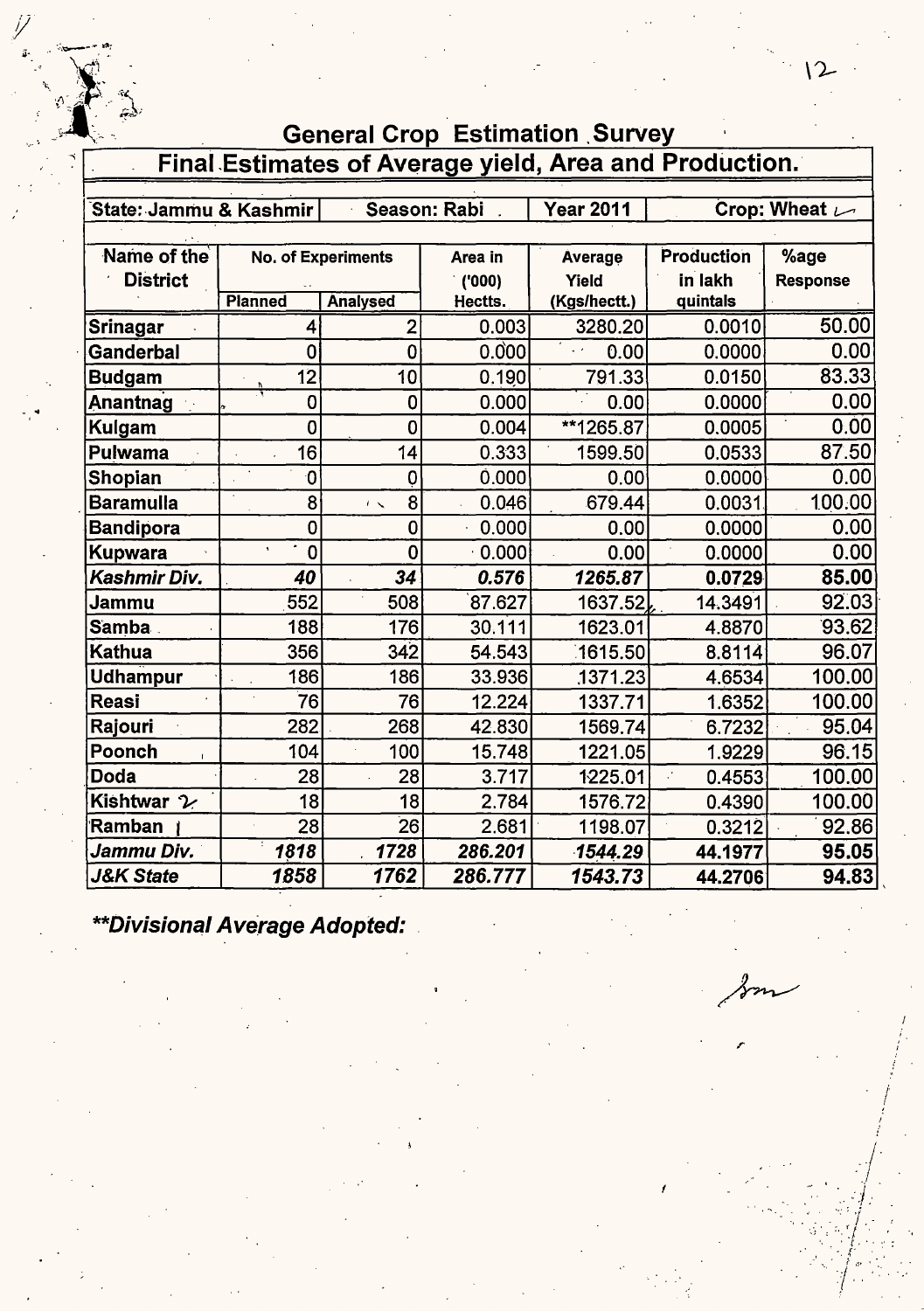Statement showing Final Estimate of Crop Wheat for Rabi 2011 (Tehsil Wise)

| $Te$ hsil /     | <b>No. of Experiments</b> |                    | <b>Dried Yield</b> | Av. Yield in | <u>Catomont Chowing</u> Final Louniate of Crop Miloactor Rawl Lot Figure Milos<br>Area in | Prod. in   |
|-----------------|---------------------------|--------------------|--------------------|--------------|-------------------------------------------------------------------------------------------|------------|
| <b>District</b> | <b>Planned</b>            | Analysed           | (in Kgs)           | Kgs/Hectt.   | ('000 Ha.)                                                                                | Lakh qtls. |
| Srinagar(N)     | 2                         | $\overline{2}$     | 6560.40            | 3280.20      | 0.003                                                                                     | 0.0010     |
| Srinagar(S)     | $\overline{2}$            | 0                  |                    | 0.00         | 0.000                                                                                     | 0.0000     |
| Dis.Srinagar    | 4                         | 2                  |                    | 3280.20      | 0.003                                                                                     | 0.0010     |
| Ganderbal       | 0                         | 0                  |                    | 0.00         | 0.000                                                                                     | 0.0000     |
| Kangan          | 0                         | 0                  |                    | 0.00         | 0.000                                                                                     | 0.0000     |
| Lar             | 0                         | 0                  |                    | 0.00         | 0.000                                                                                     | 0.0000     |
| Dis.Ganderbal   | 0                         | 0                  |                    | 0.00         | 0.000                                                                                     | 0.0000     |
| <b>Budgam</b>   | 0                         | 0                  |                    | 0.00         | 0.000                                                                                     | 0.0000     |
| Khansahib       | $\overline{c}$            | 0                  |                    | 791.33       | 0.006                                                                                     | 0.0005     |
| Beerwah         | 0                         | 0                  |                    | 0.00         | 0.000                                                                                     | 0.0000     |
| Khag            | 0                         | 0                  |                    | 0.00         | 0.000                                                                                     | 0.0000     |
| Chadoora        | $\overline{2}$            | $\overline{c}$     | 516.37             | 258.19       | 0.057                                                                                     | 0.0015     |
| Charishrief     | 8                         | 8                  | 8244.91            | 1030.61      | 0.127                                                                                     | 0.0131     |
| Dis.Budgam      | $\overline{12}$           | 10                 |                    | 791.33       | 0.190                                                                                     | 0.0150     |
| Anantnag        | 0                         | 0                  |                    | 0.00         | 0.000                                                                                     | 0.0000     |
| Kokarnag        | 0                         | 0                  |                    | 0.00         | 0.000                                                                                     | 0.0000     |
| Shangus         | 0                         | 0                  |                    | 0.00         | 0.000                                                                                     | 0.0000     |
| Dooru           | 0                         | 0                  |                    | 0.00         | 0.000                                                                                     | 0.0000     |
| Pahalgam        | 0                         | 0                  |                    | 0.00         | 0.000                                                                                     | 0.0000     |
| Bijbehara       | 0                         | 0                  |                    | 0.00         | 0.000                                                                                     | 0.0000     |
| Dis.Anantnag    | 0                         | 0                  |                    | 0.00         | 0.000                                                                                     | 0.0000     |
| Kulgam          | 0                         | 0                  |                    | 0.00         | 0.000                                                                                     | .0.0000    |
| D.H.Pora        | 0                         | 0                  |                    | 1265.87      | 0.004                                                                                     | 0.0005     |
| Devsar          | 0                         | 0                  |                    | 0.00         | 0.000                                                                                     | 0.0000     |
| Dis.Kulgam      | 0                         | 0                  |                    | 1265.87      | 0.004                                                                                     | 0.0005     |
| Pulwama         | 0                         | 0                  |                    | 0.00         | 0.000                                                                                     | 0.0000     |
| Awantipora      | $\overline{2}$            | 0                  |                    | 0.00         | 0.000                                                                                     | 0.0000     |
| Tral            | 2                         | $\overline{2}$     | 3745.17            | 1872.59      | 0.010                                                                                     | 0.0019     |
| Pampore         | 12                        | 12                 | 19092.51           | 1591.04      | 0.323                                                                                     | 0.0514     |
| Dis.Pulwama     | 16                        | 14                 |                    | 1599.50      | 0.333                                                                                     | 0.0533     |
| Shopian         | 0                         | 0                  |                    | 0.00         | 0.000                                                                                     | 0.0000     |
| Dis.Shopian     | 0                         | 0                  |                    | 0.00         | 0.000                                                                                     | 0.0000     |
| Baramulla       | 6                         | 6                  | 4100.53            | 683.42       | 0.043                                                                                     | 0.0029     |
| Keeri           | 0                         | 0                  |                    | 0.00         | 0.000                                                                                     | 0.0000     |
| Sopore          | 0                         | 0                  |                    | 0.00         | 0.000                                                                                     | 0.0000     |
| Rafiabad        | 0                         | 0                  |                    | 0.00         | 0.000                                                                                     | 0.0000     |
| Uri             | 0                         | $\mathbf 0$        |                    | 0.00         | 0.000                                                                                     | 0.0000     |
| Pattan          | 0                         | $\pmb{\mathsf{O}}$ |                    | 0.00         | 0.000                                                                                     | 0.0000     |
| Tangmarg        | $\overline{2}$            | $\overline{2}$     | 1244.65            | 622.33       | 0.003                                                                                     | 0.0002     |
| Dis.Baramulla   | 8                         | 8                  |                    | 679.44       | 0.046                                                                                     | 0.0031     |
| Bandipora       | $\overline{0}$            | $\mathbf 0$        |                    | 0.00         | 0.000                                                                                     | 0.0000     |
| Sonawari        | 0                         | $\mathbf 0$        |                    | 0.00         | 0.000                                                                                     | 0.0000     |
| Gureze          | 0                         | $\mathbf 0$        |                    | 0.00         | 0.000                                                                                     | 0.0000     |
| Dis.Bandipora   | 0                         | 0                  |                    | 0.00         | 0.000                                                                                     | 0.0000     |
| Kupwara         | 0                         | 0                  |                    | 0.00         | 0.000                                                                                     | 0.0000     |
| Handwara        | 0                         | 0                  |                    | 0.00         | 0.000                                                                                     | 0.0000     |
| Karnah          | $\mathbf 0$               | 0                  |                    | 0.00         | 0.000                                                                                     | 0.0000     |
| Dis.Kupwara     | 0                         | 0                  |                    | 0.00         | 0.000                                                                                     | 0.0000     |
| Kashmir Div.    | 40                        | 34                 |                    | 1265.87      | 0.576                                                                                     | 0.0729     |

 $\begin{matrix} \begin{matrix} 1 & 1 \\ 1 & 1 \end{matrix} & \begin{matrix} 1 & 1 \\ 1 & 1 \end{matrix} & \begin{matrix} 1 & 1 \\ 1 & 1 \end{matrix} & \begin{matrix} 1 & 1 \\ 1 & 1 \end{matrix} & \begin{matrix} 1 & 1 \\ 1 & 1 \end{matrix} & \begin{matrix} 1 & 1 \\ 1 & 1 \end{matrix} & \begin{matrix} 1 & 1 \\ 1 & 1 \end{matrix} & \begin{matrix} 1 & 1 \\ 1 & 1 \end{matrix} & \begin{matrix} 1 & 1 \\ 1 & 1 \end{matrix} & \begin{matrix} 1 & 1 \\ 1 & 1 \$ 

11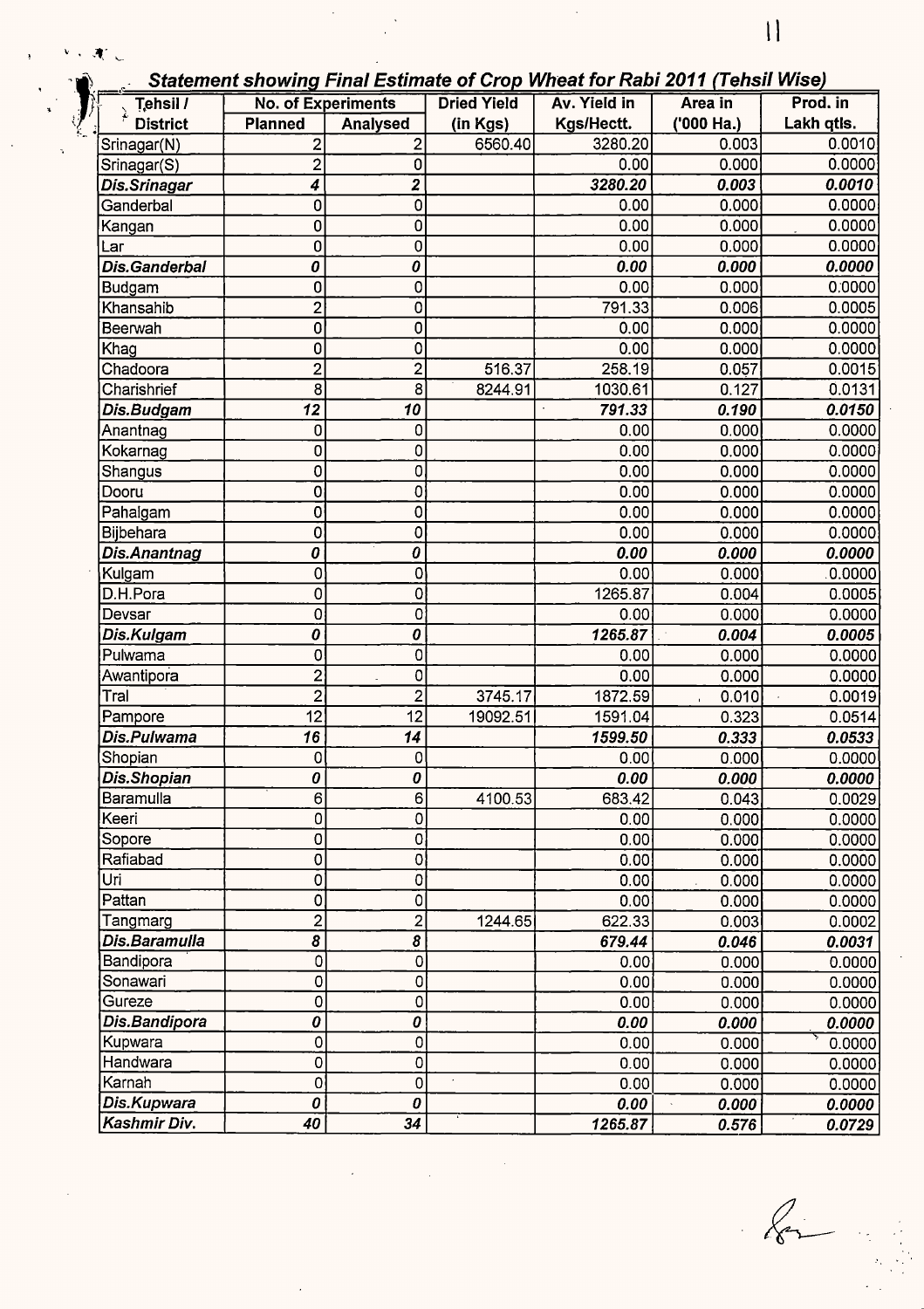| Tehsil /          | <b>No. of Experiments</b> |                 | <b>Dried Yield</b> | Av. Yield in | Area in    | Prod. in   |
|-------------------|---------------------------|-----------------|--------------------|--------------|------------|------------|
| <b>District</b>   | <b>Planned</b>            | <b>Analysed</b> | (in Kgs)           | Kgs/Hectt.   | ('000 Ha.) | Lakh qtls. |
| Jammu             | 226                       | 186             | 314894.48          | 1692.98      | 34.325     | 5.8112     |
| R.S.Pora          | 110                       | 110             | 169309.13          | 1539.17      | 17.153     | 2.6401     |
| Akhnoor           | 148                       | 146             | 251191.04          | 1720.49      | 25.342     | 4.3601     |
| <b>Bishnah</b>    | 68                        | 66              | 93910.66           | 1422.89      | 10.807     |            |
| Dis.Jammu         | 552                       | 508             |                    | 1637.52      | 87.627     | 14.3491    |
| Samba             | 188                       | 176             | 285650.30          | 1623.01      | 30.111     |            |
| Dis.Samba         | 188                       | 176             | 285650.30          | 1623.01      | 30.111     |            |
| Kathua            | 114                       | 112             | 198474.08          | 1772.09      | 17.664     |            |
| <b>Basholi</b>    | 42                        | 42              | 48678.33           | 1159.01      | 6.285      |            |
| <b>Billawar</b>   | 78                        | 78              | 143390.51          | 1838.34      | 12.500     |            |
| Hiranagar         | 116                       | 106             | 156379.37          | 1475.28      | 17.454     |            |
| Bani              | 6                         | 4               | 4992.89            | 1248.22      | 0.640      |            |
| Dis.Kathua        | 356                       | 342             |                    | 1615.50      | 54.543     | 8.8114     |
| Udhampur          | 74                        | 74              | 80824.16           | 1092.22      | 16.892     |            |
| Ramnagar          | 66                        | 66              | 104362.88          | 1581.26      | 9.978      |            |
| Chenani           | 12                        | 12              | 23070.08           | 1922.51      | 1.568      |            |
| Majalta           | 34                        | 34              | 57461.76           | 1690.05      | 5.498      |            |
| Dis.Udhampur      | 186                       | 186             |                    | 1371.23      | 33.936     | 4.6534     |
| Reasi             | 70                        | 70              | 93751.20           | 1339.30      | 11.54      |            |
| G.G.Gargh         | 6                         | 6               | 7864.80            | 1310.80      | 0.684      |            |
| Dis.Reasi         | 76                        | 76              |                    | 1337.71      | 12.224     |            |
| Rajouri           | 82                        | 80              | 130746.79          | 1634.33      | 12.649     |            |
| Kotranka(Budhal)  | $\overline{32}$           | 26              | 41026.65           | 1577.95      | 5.104      |            |
| Kalakote          | 36                        | 36              | 55122.04           | 1531.17      | 5.546      |            |
| Thanamandi        | 20                        | 16              | 19609.37           | 1225.59      | 2.427      |            |
| Nowshehra         | 60                        | 60              | 98104.32           | 1635.07      | 9.068      |            |
| Sunderbani        | 42                        | 42              | 65109.81           | 1550.23      | 6.463      |            |
| Darhal            | 10                        | 8               | 11153.55           | 1394.19      | 1.573      |            |
| Dis.Rajouri       | 282                       | 268             |                    | 1569.74      | 42.830     |            |
| Haveli            | 30                        | 28              | 34548.80           | 1233.89      | 4.452      |            |
| Surankote         | 16                        | 16 <sup>1</sup> | 19439.20           | 1214.95      | 2.313      |            |
| Mendher           | 54                        | 52              | 63640.37           | 1223.85      | 8.232      |            |
| Mandi             | 4                         | 4               | 4532.00            | 1133.00      | 0.751      |            |
| <b>Dis.Poonch</b> | 104                       | 100             |                    | 1221.05      | 15.748     |            |
| Doda              | 20                        | 20              | 19496.16           | 974.81       | $-2.889$   |            |
| Bhaderwah         | $\overline{2}$            | 2               | 2648.16            | 1324.08      | 0.138      |            |
| <b>Bhaleesa</b>   | $\mathbf 0$               | 0               | 0.00               | 0.00         | 0.000      |            |
| Thathri           | 6                         | 6               | 13516.65           | 2252.78      | 0.690      |            |
| Dis.Doda          | 28                        | 28              |                    | 1225.01      | 3.717      |            |
| Kishtwar          | 14                        | 14              | 21509.35           | 1536.38      | 2.208      | 0.4553     |
| Pader             | $\mathbf{2}$              | $\overline{2}$  | 2787.20            | 1393.60      | 0.153      |            |
| Marwa             | 0                         | 0               | 0.00               | 1576.72      | 0.069      |            |
| Chatroo           | $\overline{2}$            | $\overline{a}$  | 3814.98            | 1907.49      | 0.354      |            |
| Dis.Kishtwar      | 18                        | 18              |                    | 1576.72      | 2.784      | 0.4390     |
| <b>Banihal</b>    | 0                         | 0               | 0.00               | 0.00         | 0.000      |            |
| Ramban            | 28                        | 26              | 31149.69           | 1198.07      | 2.681      |            |
| Dis.Ramban        | 28                        | 26              |                    | 1198.07      | 2.681      |            |
| Jammu Div.        | 1818                      | 1728            |                    | 1544.29      | 286.201    | 44.1977    |
| J&K State         | 1858                      | 1762            |                    | 1543.73      | 286.777    | 44.2706    |

 $\sqrt{\sigma}$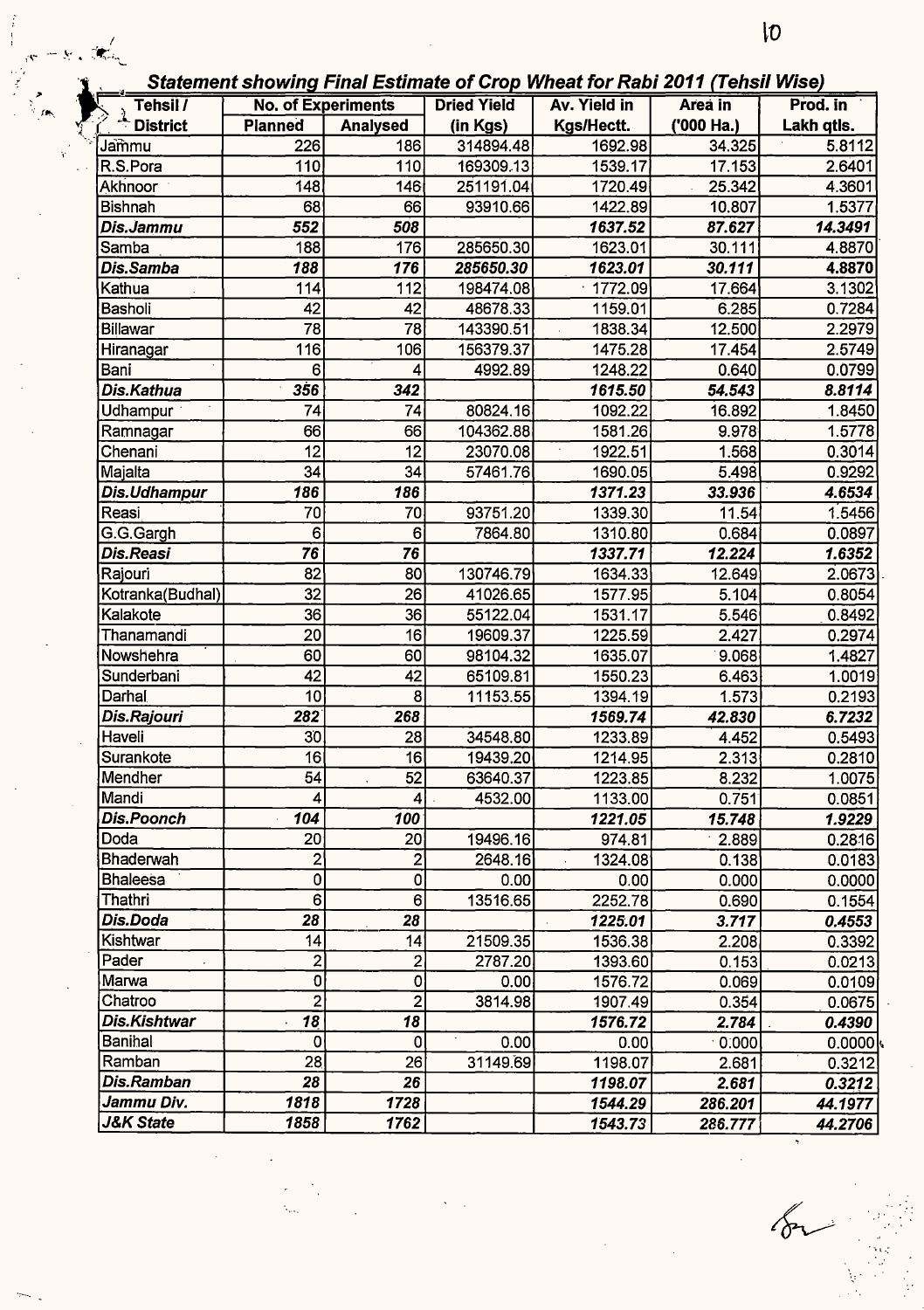| أحقت                                                   |                    |                 | <b>General Crop Estimation Survey</b> |                |                |                                |
|--------------------------------------------------------|--------------------|-----------------|---------------------------------------|----------------|----------------|--------------------------------|
| Final Estimates of Average yield, Area and Production. |                    |                 |                                       |                |                |                                |
|                                                        |                    |                 |                                       |                |                |                                |
| State: Jammu & Kashmir                                 |                    |                 | Season: Rabi                          | Year 2011      |                | <b>Crop: Rape &amp; Mustar</b> |
|                                                        |                    |                 |                                       |                |                |                                |
| Name of the                                            | No. of Experiments |                 | Area in .                             | Average        | Production     | %age                           |
| <b>District</b>                                        |                    |                 |                                       | Yield          | in <b>BEER</b> | Response                       |
|                                                        | Planned            | <b>Analysed</b> | Hectts.                               | (Kgs/hectt)    | quintals       |                                |
| Srinagar                                               | 2                  | 2               | 416                                   | 878.74         | 3655           | 100.00                         |
| Ganderbal                                              | 8                  | 8               | 2031                                  | 522.52         | 10612          | 100.00                         |
| <b>Budgam</b>                                          | 28                 | 26              | 4881                                  | 598.96         | 29235          | 92.86                          |
| Anantnag                                               | 84                 | 74              | 16718                                 | 904.72         | .151251        | 88.10                          |
| Kulgam                                                 | 20                 | 20              | 5429                                  | 1019.55        | 721.11         | 100.00                         |
| Pulwama                                                | 66                 | 66              | 13853                                 | 780.63         | 108140         | 100.00                         |
| Shopian                                                | 18                 | 18              | 3649                                  | 1449.34        | 52886          | 100.00                         |
| <b>Baramulla</b>                                       | 6                  | 6               | 1228                                  | 712.24         | 9736           | 100.00                         |
| <b>Bandipora</b>                                       | 4                  | 4               | 1253                                  | 278.20         | 3486           | 100.00                         |
| <b>Kupwara</b>                                         | $\overline{0}$     | 0               | $\Omega$                              | $\overline{0}$ | $\Omega$       | 0.00                           |
| <b>Kashmir Division</b>                                | 236                | 224             | 49458                                 | 856.01         | 441113         | 94.92                          |
| Jammu                                                  | $\overline{2}$     | $\overline{2}$  | 292                                   | 1380.86        | 4032           | 100.00                         |
| <b>Samba</b>                                           | $\overline{2}$     | $\overline{2}$  | 256                                   | 582.56         | 1491           | 100.00                         |
| <b>Kathua</b>                                          | 12                 | 12              | 2680                                  | 650.11         | 17422          | 100.00                         |
| Udhampur                                               | 8                  | 8               | 1254                                  | 830.40         | 10414          | 100.00                         |
| <b>Reasi</b>                                           | 0                  | $\mathbf 0$     | 216                                   | 818.15         | 1767           | 0.00                           |
| Rajouri                                                | 4                  | 4               | 882                                   | 595.00         | 5248           | 100.00                         |
| Poonch.                                                | 4                  | $\overline{2}$  | 437                                   | 202.85         | 886            | 50.00                          |
| Doda                                                   | 8                  | 8               | 2014                                  | 546.73         | 11011          | 0.00                           |
| Kishtwar $\sim$                                        | $\overline{0}$     | $\mathbf 0$     | 88                                    | 642.95         | 566            | 0.00                           |
| Rambon                                                 | 4                  | $\overline{2}$  | 1942                                  | 610.13         | 11849          | 50.00                          |
| <b>Jammu Division</b>                                  | 44                 | 40              | 10061                                 | 642.95         | 64687          | 90.91                          |
| <b>J&amp;K State</b>                                   | 280                | 264             | 59519                                 | 820.25         | 505800         | 94.29                          |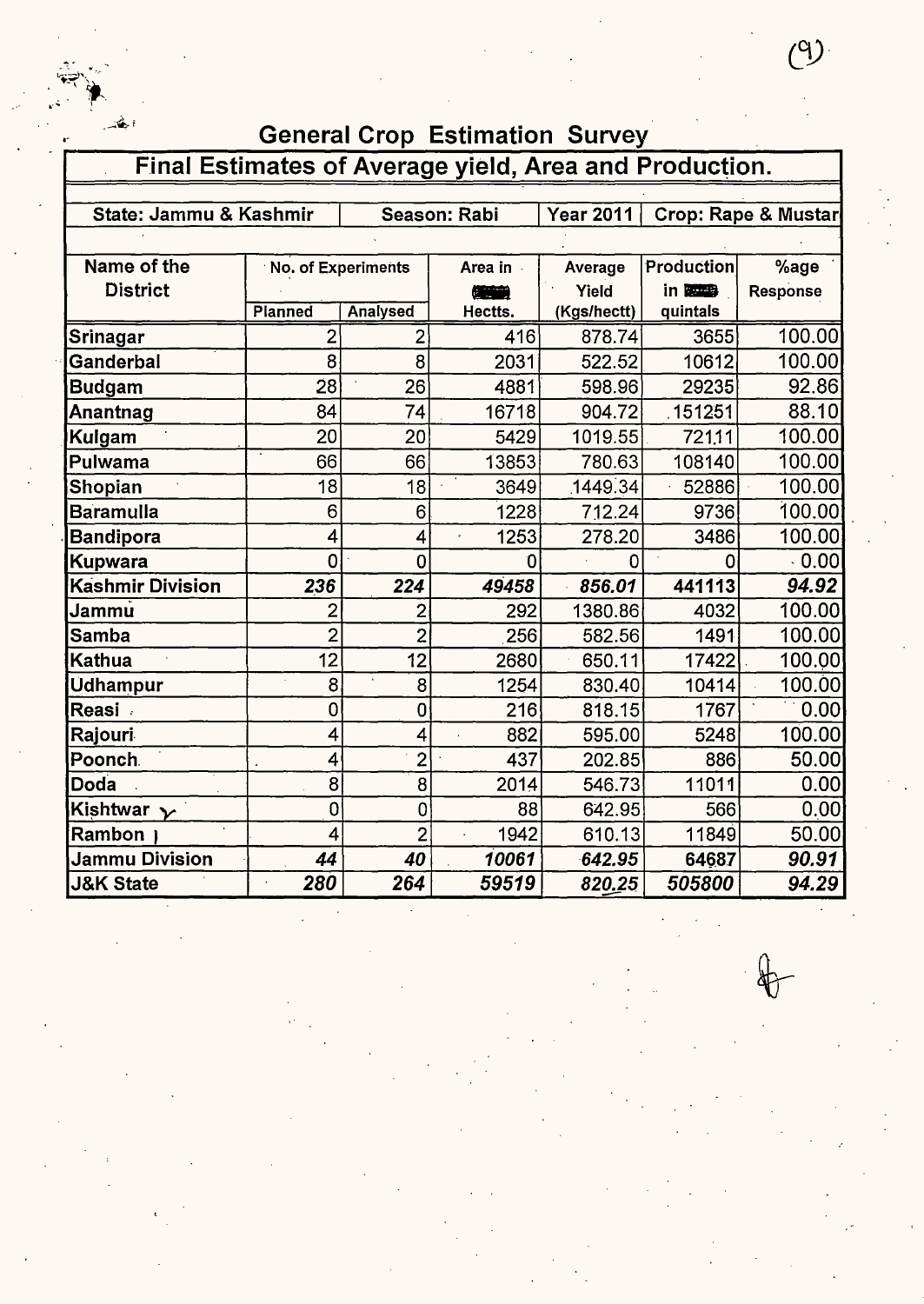|                        |                         |                         |                    | <b>General Crop Estimation Survey</b>                  |                   |                                  |
|------------------------|-------------------------|-------------------------|--------------------|--------------------------------------------------------|-------------------|----------------------------------|
|                        |                         |                         |                    | Final Estimates of Average yield, Area and Production. |                   |                                  |
| State: Jammu & Kashmir |                         |                         | Season: Rabi       | <b>Year 2011</b>                                       |                   | Crop: R & M                      |
| Tehsil/District        | No.of Expt.             |                         | <b>Dried Yield</b> | Av.Yield Kg/hectt                                      |                   | Area (Hectts)   Prod. in (qtls.) |
|                        | Analysed                | <b>Analsed</b>          |                    |                                                        |                   |                                  |
| Srinagar(N)            | 2                       | 2                       | 1757.48            | 878.74                                                 | 46                | 404                              |
| Srinagar(S)            | 0                       | ō                       | 0                  | 878.74                                                 | 370               | 3251                             |
| Distt. Srinagar        | 2                       | $\overline{2}$          |                    | 878.74                                                 | 416               | 3655                             |
| Ganderbal              | 4                       | 4                       | 3699.85            | 924.96                                                 | 905               | 8371                             |
| Kangan                 | 2                       | 2                       | 460.35             | 230.18                                                 | 99                | 228                              |
| Lar                    | $\overline{2}$          | $\overline{2}$          | 392.15             | 196.08                                                 | 1027              | 2014                             |
| Distt. Ganderbal       | $\overline{\mathbf{8}}$ | $\overline{\mathbf{8}}$ |                    | 522.52                                                 | 2031              | 10613                            |
| Budgam                 | $\overline{\mathbf{c}}$ | $\overline{\mathbf{c}}$ | 1665.64            | 832.82                                                 | 457               | 3806                             |
| Khansahib              | 4                       | $\overline{4}$          | 3703.29            | 925.82                                                 | 333               | 3083                             |
| Beerwah                | 6                       | 6                       | 3074.23            | 512.37                                                 | 1009              | 5170                             |
| Khag                   | $\overline{c}$          | $\overline{c}$          | 904.685            | 679.50                                                 | 161               | 1094                             |
| Chadoora               | 6                       | 4                       | 2234.922           | 558.73                                                 | 2752              | 15376                            |
| Charisharief           | 8                       | $\overline{8}$          | 3343.107           | 417.89                                                 | 169               | 706                              |
| Distt.Budgam           | 28                      | 26                      |                    | 598.96                                                 | 4881              | 29235                            |
| Anantnag               | 36                      | 28                      | 18507.20           | 660.97                                                 | 7295              | 48218                            |
| Kokarnag               | 6                       | $6\phantom{1}$          | 3008.00            | 501.33                                                 | 1981              | 9931                             |
| Shangus                | 10                      | 10                      | 8198.4             | 819.84                                                 | 1050              | 8608                             |
| Dooru                  | 10                      | 10                      | 18176              | 1817.60                                                | 1611              | 29282                            |
| Pahalgam               | 6                       | 6                       | 4592.00            | 765.33                                                 | 1533              | 11733                            |
| Bijbehara              | 16                      | 14                      | 18740.80           | 1338.63                                                | 3248              | 43479                            |
| Distt.Anantnag         | $8\bar{4}$              | 74                      |                    | 904.72                                                 | 16718             | 151251                           |
| Kulgam                 | 16                      | 16                      | 11978.39           | 748.65                                                 | 3731              | 27932                            |
| D.H.Pore               | $\mathbf 2$             | $\overline{\mathbf{c}}$ | 3218.32            | 1609.16                                                | 637               | 10250                            |
| Devsar                 | $\overline{2}$          | $\overline{2}$          | 3236.38            | 1618.19                                                | 1061              | 17169                            |
| Distt. Kulgam          | 20                      | 20                      |                    | 1019.55                                                | 5429              | 72111                            |
| Pulwama                | 36                      | 36                      | 33775.50           | 938.21                                                 | 7860              | 73743                            |
| Awantipora             | 10                      | 10                      | 4318.05            | 431.81                                                 | 2234              | 9647                             |
| Tral                   | 14                      | 14                      | 7522.35            | 537.31                                                 | 2645              | 14212                            |
| Pampore                | 6                       | 6                       | 5676.00            | 946.00                                                 | 1114              | 10538                            |
| Distt.Pulwama          | 66                      | 66                      |                    | 780.63                                                 | 13853             | 108140                           |
| Shopian                | $\overline{18}$         | $\overline{18}$         | 26088.08           | 1449.34                                                | $\overline{3649}$ | 52886                            |
| Distt. Shopian         | 18                      | 18                      |                    | 1449.34                                                | 3649              | 52886                            |
| Baramulla              | $\overline{2}$          | $\overline{\mathbf{c}}$ | 1468.27            | 734.14                                                 | 156               | 1145                             |
| Baniyar                | $\mathbf 0$             | 0                       |                    | 0.00<br>المداد                                         | 0                 | 0                                |
| Sopore                 | 0                       | 0                       |                    | 0.00                                                   | 0                 | $\overline{0}$                   |
| Rafiabad               | 0                       | 0                       |                    |                                                        | 0                 | $\overline{0}$                   |
| Uri                    | $\mathsf 0$             | $\mathbf 0$             |                    |                                                        | 0                 | $\overline{0}$                   |
| Pattan                 | $\overline{2}$          | $\overline{2}$          | 1415.20            | 707.60                                                 | 85                | 601                              |
| Tangmarg               | $\overline{2}$          | $\overline{2}$          | 1418.36            | 709.18                                                 | 987               | 7000                             |
| Distt. Baramulla       | 6                       | $\overline{\bf{6}}$     |                    | 712.24                                                 | 1228              | 9736                             |
| Bandipora              | 2                       | $\overline{2}$          | 3841.00            | 1920.50                                                | 0                 | 0                                |
| Sonawari               | $\overline{2}$          | $\overline{2}$          | 556.39             | 278.20                                                 | 1253              | 3486                             |
| Distt.Bandipora        | 4                       | $\overline{4}$          |                    | 278.20                                                 | 1253              | 3486                             |
| Handwara               | 0                       | $\overline{0}$          |                    | 0                                                      | 0                 | 0                                |
| Distt. Kupwara         | 0                       | õ                       |                    |                                                        |                   | $\bf{0}$                         |
| Kashmir Div.           | 236                     | 224                     |                    | 856.01                                                 | 49458             | 441113                           |

 $\left( \begin{matrix} 1 \\ 1 \\ 0 \end{matrix} \right)$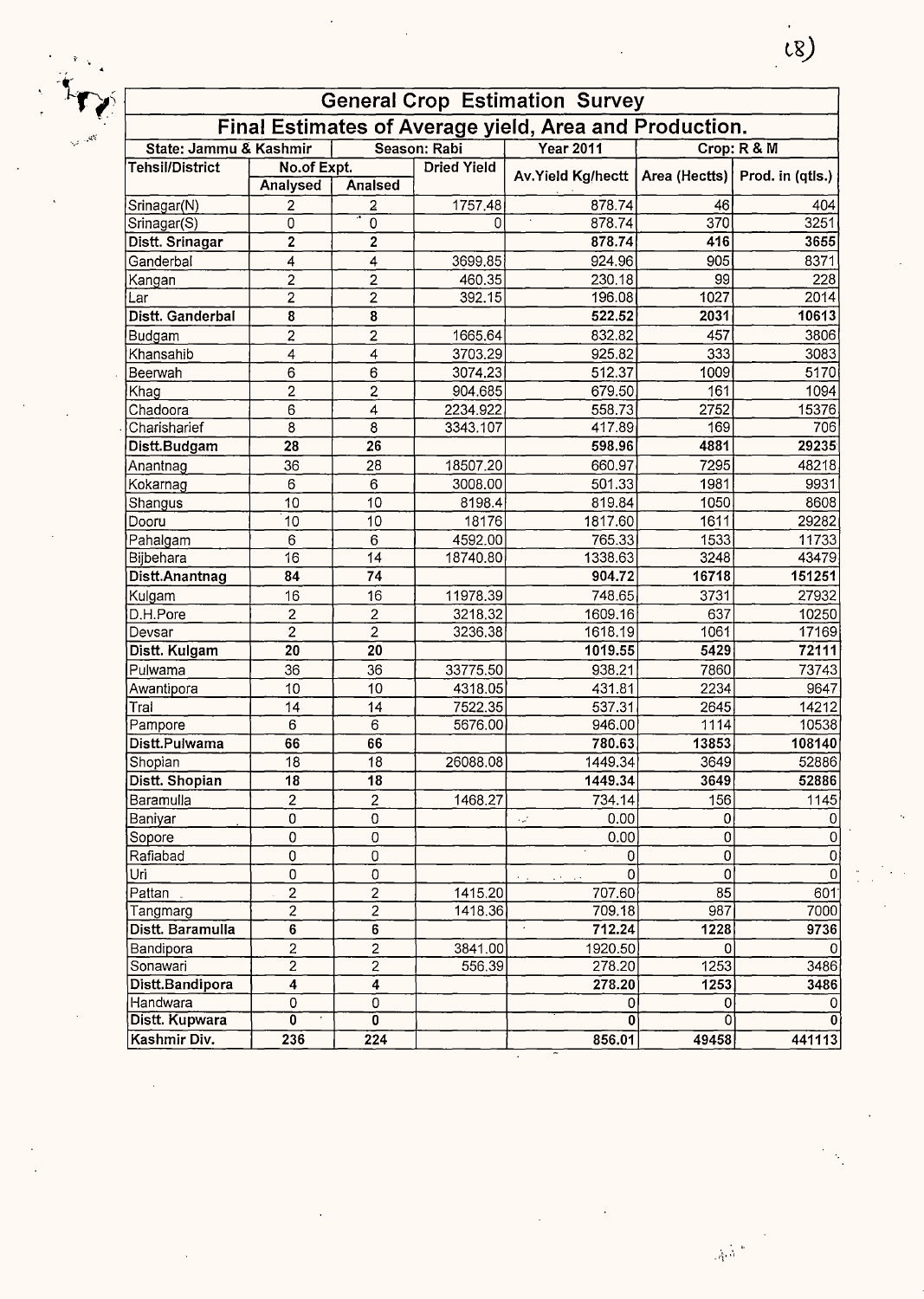

## **General Crop Estimation Survey Final Estimates of Average yield, Area and Production.**

| State: Jammu & Kashmir |                         |                              | Season: Rabi       | <b>Year 2011</b>              |                   | Crop: $R & M$                    |
|------------------------|-------------------------|------------------------------|--------------------|-------------------------------|-------------------|----------------------------------|
| <b>Tehsil/District</b> | No.of Expt.             |                              | <b>Dried Yield</b> | Av. Yield Kg/hectt            |                   | Area (Hectts)   Prod. in (qtls.) |
|                        | Analysed                | Analsed                      |                    |                               |                   |                                  |
| Jammu                  | 0                       | 0                            | 0                  | 1380.86                       | 156               | 2154                             |
| R.S.Pora               | 0                       | 0                            | 0                  | 1380.86                       | 34                | 469                              |
| Akhnoor                | 2                       | 2                            | 2761.725           | 1380.86                       | 93                | 1284                             |
| Bishna                 | 0                       | 0                            | 0                  | 1380.86                       | 9                 | 124                              |
| Distt. Jammu           | $\overline{\mathbf{c}}$ | $\mathbf 2$                  |                    | 1380.86                       | 292               | 4032                             |
| Samba                  | $\overline{\mathbf{c}}$ | 2                            | 1165.11            | 582.56                        | 256               | 1491                             |
| Distt. Samba           | $\overline{\mathbf{c}}$ | 2                            |                    | 582.56                        | 256               | 1491                             |
| Kathua                 | 0                       | 0                            | 0                  | 650.11                        | 52                | 338                              |
| Basooli                | 0                       | 0                            | 0                  | 650.11                        | 84                | 546                              |
| Billawar               | 2                       | $\overline{c}$               | 245.42             | 122.71                        | 815               | 1000                             |
| Hiranagar              | 4                       | 4                            | 1460.22            | 365.06                        | 114               | 416                              |
| Bani                   | 6                       | 6                            | 5618.265           | 936.38                        | $\overline{16}15$ | 15122                            |
| Distt. Kathua          | $\overline{12}$         | 12                           |                    | 650.11                        | 2680              | 17422                            |
| Udhempur               | 2                       | 2                            | 5397.1515          | 2698.58                       | 16                | 432                              |
| Ramnagar               | $\overline{2}$          | 2                            | 1763.73            | 881.87                        | 543               | 4789                             |
| Chenani                | 4                       | 4                            | 2885.955           | 721.49                        | 531               | 3831                             |
| Majalta                | 0                       | 0                            | 0                  | 830.40                        | 164               | 1362                             |
| Distt. Udhempur        | $\overline{\mathbf{8}}$ | 8                            |                    | 830.40                        | 1254              | 10414                            |
| Reasi                  | 0                       | 0                            | 0                  | 818.15                        | 105               | 859                              |
| G.G.Grah               | 0                       | 0                            | 0                  | 818.15                        | 111               | 908                              |
| Distt. Reasi           | 0                       | 0                            | 0                  | 818.15                        | 216               | 1767                             |
| Rajouri                | 0                       | 0                            | 0                  | 595.00                        | 6                 | 36                               |
| <b>Budhal</b>          | $\overline{2}$          | $\overline{\mathbf{c}}$      | 1190               | 595.00                        | 790               | 4701                             |
| Kalakote               | 0                       | 0                            |                    |                               | 0                 |                                  |
| Thanamandi             | 0                       | 0                            | 0<br>$\mathbf 0$   | 0.00<br>0.00                  | 0                 | 0<br>0                           |
| Nowshera               | 0                       | 0                            |                    | 595.00                        | 8                 | 48                               |
|                        | 0                       |                              | 0                  |                               |                   | 464                              |
| Sunderbani             |                         | 0                            | 0                  | 595.00                        | 78                |                                  |
| Darhal                 | 2<br>4                  | $\overline{\mathbf{c}}$<br>4 | 0                  | 0.00                          | 0<br>882          | $\Omega$<br>5248                 |
| Distt. Rajouri         |                         |                              |                    | 595.00                        | 91                |                                  |
| Poonch(Haveli)         | 2                       | 0                            | 0                  | 202.85                        |                   | 185                              |
| Surrenkote             | $\overline{2}$          | $\overline{\mathbf{c}}$      | 405.705            | 202.85                        | 322               | 653                              |
| Mender                 | 0                       | 0                            | 0                  | 202.85                        | 16                | 32                               |
| Mandi                  | 0                       | 0                            | 0                  | 202.85<br>$\bar{\phantom{a}}$ | 8                 | 16                               |
| Distt. Poonch          | 4                       | $\overline{2}$               |                    | 202.85                        | 437               | 886                              |
| Doda                   | $\vert 4 \vert$         | 4                            | 710                | 177.50                        | 0                 | 0                                |
| Baderwah               | $\overline{2}$          | $\mathbf{2}$                 | 372.75             | 186.38                        | 885               | 1649                             |
| Bhaleesa               | $\mathsf 0$             | 0                            | ΩI                 | 546.73                        | 646               | 3532                             |
| Thatri                 | $\overline{2}$          | $\overline{2}$               | 2414               | 1207.00                       | 483               | 5830                             |
| Distt. Doda            | $\bf{8}$                | $\bf{8}$                     |                    | 546.73                        | 2014              | 11011                            |
| Kishtwar               | 0                       | 0                            | 0                  | 642.95                        | 60                | 386                              |
| Padder                 | 0                       | $\Omega$                     | 0                  | 642.95                        | 28                | 180                              |
| Marwa                  | $\overline{0}$          | $\overline{0}$               | $\overline{0}$     | 0.00                          | $\Omega$          |                                  |
| Chatroo                | 0                       | 0                            | $\overline{0}$     | $\Omega$                      | $\mathbf 0$       | 0                                |
| Distt. Kishtwar        | 0                       | 0                            | $\mathbf 0$        | 642.95                        | 88                | 566                              |
| Banihal                | 0                       | 0                            | $\overline{0}$     | 610.13                        | 20                | 122                              |
| Rambon                 | $\overline{\mathbf{4}}$ | 2                            | 1220.25            | 610.13                        | 1922              | 11727                            |
| Distt. Rambon          | 4                       | $\overline{\mathbf{2}}$      |                    | 610.13                        | 1942              | 11849                            |
| Jammu Div.             | 44                      | 40                           |                    | 642.95                        | 10061             | 64687                            |
| <b>J&amp;K State</b>   | 280<br>ż.               | 264                          |                    | 819.99                        | 59519             | 505800                           |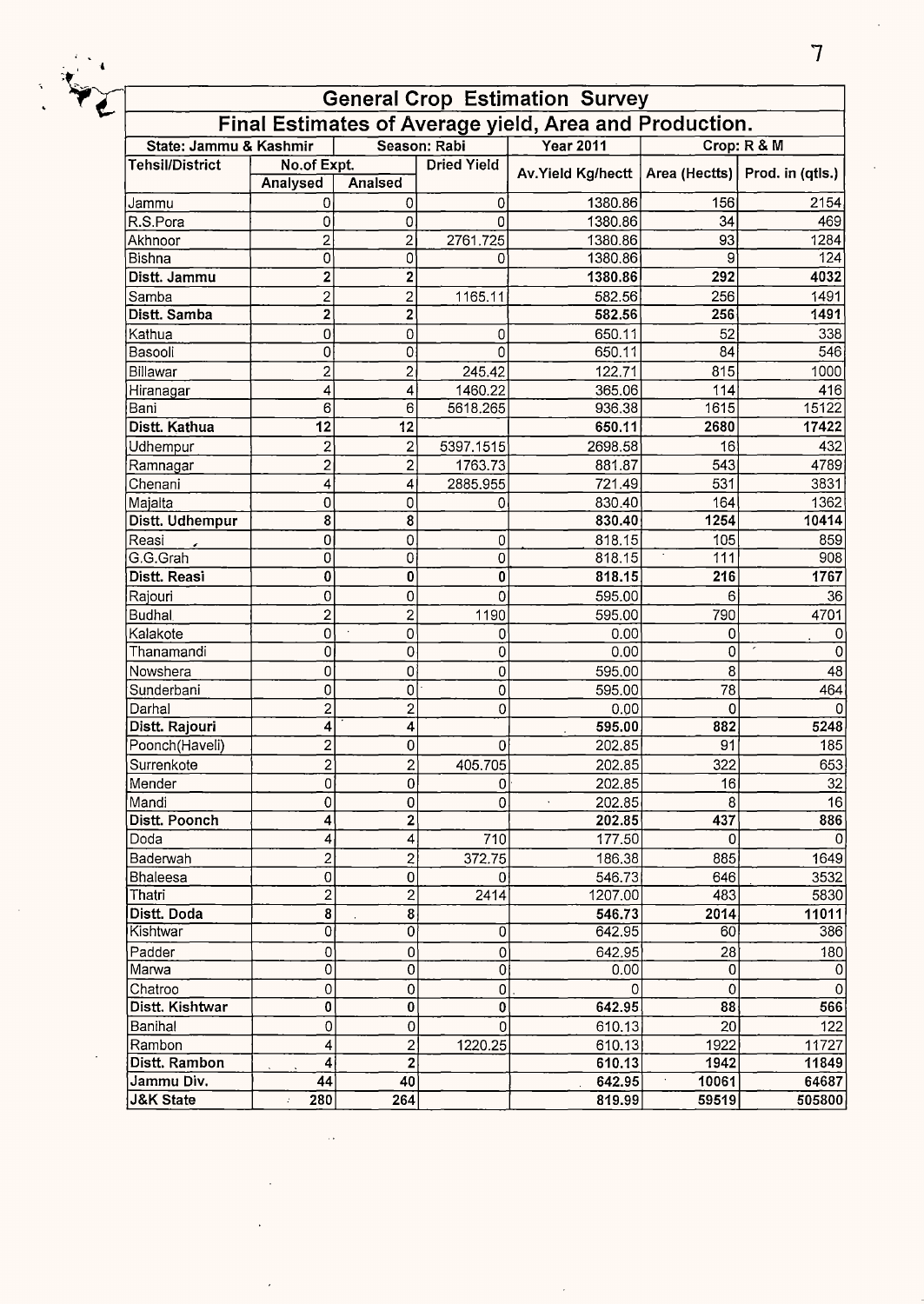|                                                        |                    |                 | <b>General Crop Estimation Survey</b> |                  |                |                      |
|--------------------------------------------------------|--------------------|-----------------|---------------------------------------|------------------|----------------|----------------------|
| Final Estimates of Average yield, Area and Production. |                    |                 |                                       |                  |                |                      |
|                                                        |                    |                 |                                       |                  |                |                      |
| State: Jammu & Kashmir                                 |                    |                 | Season: Rabi                          | <b>Year 2011</b> |                | <b>Crop: Linseed</b> |
|                                                        |                    |                 |                                       |                  |                |                      |
| Name of the                                            | No. of Experiments |                 | Area in                               | Average          | Production     | %age                 |
| <b>District</b>                                        |                    |                 | (英国)                                  | Yield            | in <b>证验</b>   | Response             |
|                                                        | Planned            | <b>Analysed</b> | Hectts.                               | (Kgs/hectt)      | quintals       |                      |
| <b>Srinagar</b>                                        | 0                  | $\overline{0}$  | $\mathbf 0$                           | 0.00             | 0              | 0.00                 |
| Ganderbal                                              | 0                  | $\overline{0}$  | $\mathbf 0$                           | 0.00             | 0              | 0.00                 |
| <b>Budgam</b>                                          | $\overline{0}$     | $\overline{0}$  | $\overline{0}$                        | 0.00             | $\overline{0}$ | 0.00                 |
| Anantnag                                               | $\overline{0}$     | $\Omega$        | 0                                     | 0.00             | 0              | 0.00                 |
| Kulgam                                                 | $\overline{0}$     | $\overline{0}$  | $\mathbf 0$                           | 0.00             | $\overline{0}$ | 0.00                 |
| Pulwama                                                | 8                  | 6               | 60                                    | 2159.03          | 1295           | 75.00                |
| Shopian                                                | $\overline{0}$     | $\overline{0}$  | 0                                     | 0.00             | $\overline{0}$ | 0.00                 |
| <b>Baramulla</b>                                       | $\overline{2}$     | $\overline{2}$  | $\overline{7}$                        | 448.53           | 31             | 100.00               |
| <b>Bandipora</b>                                       | $\overline{0}$     | $\overline{0}$  | 1                                     | 1980.32          | 20             | 0.00                 |
| Kupwara                                                | $\overline{0}$     | $\overline{0}$  | $\overline{0}$                        | 0                |                | 0.00                 |
| <b>Kashmir Division</b>                                | 10                 | 8               | 68                                    | 1980.32          | 1346           | 80.00                |
| Jammu                                                  | 4                  | 4               | 41                                    | 951.65           | .390           | 100.00               |
| <b>Samba</b>                                           | $\overline{2}$     | $\overline{2}$  | 9                                     | 553.00           | 50             | 100.00               |
| <b>Kathua</b>                                          | 6                  | 6               | 45                                    | 189.79           | 85             | 100.00               |
| <b>Udhampur</b>                                        | 0                  | $\overline{0}$  | 0                                     | 0.00             | 0              | 0.00                 |
| Reasi                                                  | 0                  | 0               | 0                                     | 0.00             | 0              | 0.00                 |
| Rajouri <sup>'</sup>                                   | $\overline{0}$     | 0               | $\mathbf 0$                           | 0.00             | 0              | 0.00                 |
| Poonch                                                 | $\overline{0}$     | 0               | $\overline{7}$                        | 553.00           | 39             | 0.00                 |
| Doda                                                   | $\overline{0}$     | 0               | $\overline{0}$                        | 0.00             | $\overline{0}$ | 0.00                 |
| Kishtwar<br>$\checkmark$                               | $\overline{0}$     | 0               | 0                                     | 0.00             | 0              | 0.00                 |
| Rambon                                                 | $\overline{0}$     | $\overline{0}$  | $\overline{0}$                        | 0.00             | $\overline{0}$ | 0.00                 |
| <b>Jammu Division</b>                                  | 12                 | 12              | 102                                   | 553.00           | 564            | 100.00               |
| <b>J&amp;K State</b>                                   | 22                 | 20              | 170                                   | 1123.93          | 1910           | 90.91                |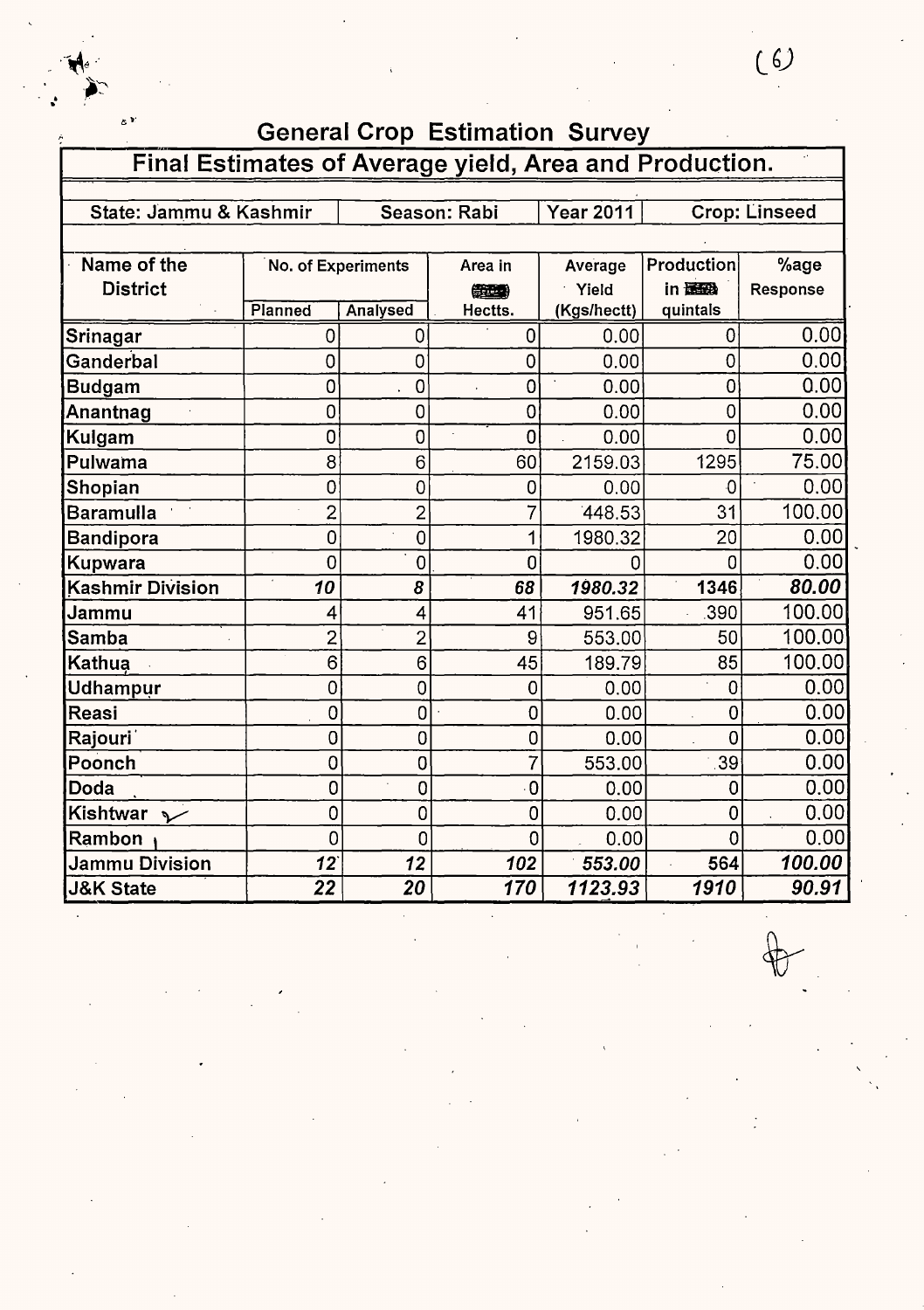

 $\bar{\mathcal{L}}_t$ 

|                        |                         |                |                    | <b>General Crop Estimation Survey</b>                  |                         |                           |
|------------------------|-------------------------|----------------|--------------------|--------------------------------------------------------|-------------------------|---------------------------|
|                        |                         |                |                    | Final Estimates of Average yield, Area and Production. |                         |                           |
| State: J&K             |                         |                | Season: Rabi       | <b>Year 2011</b>                                       |                         | <b>Crop: Linseed</b>      |
| <b>Tehsil/District</b> |                         | No.of Expt.    | <b>Dried Yield</b> | Av. Yield Kg/hectt   Area (Hectts)   Prod. in (qtls.)  |                         |                           |
|                        | Planned                 | Analysed       |                    |                                                        |                         |                           |
| Srinagar(N)            | 0                       | 0              | 0                  | 0.00                                                   | 0                       |                           |
| Srinagar(S)            | 0                       | 0              | 0                  |                                                        | 0                       |                           |
| Distt. Srinagar        | $\bf{0}$                | 0              |                    | 0.00                                                   | 0                       | O                         |
| Ganderbal              | $\pmb{0}$               | 0              | 0                  | 0.00                                                   | 0                       |                           |
| Kangan                 | $\mathbf 0$             | 0              | 0                  | 0.00                                                   | 0                       |                           |
| Lar                    | $\overline{0}$          | $\pmb{0}$      | 0                  |                                                        | 0                       |                           |
| Distt. Ganderbal       | $\mathbf 0$             | $\mathbf 0$    |                    | 0.00                                                   | 0                       | 0                         |
| Budgam                 | 0                       | 0              | 0.00               | 0.00                                                   | 0                       | 0                         |
| Khansahib              | 0                       | 0              | 0                  | 0.00                                                   | 0                       | 0                         |
| - 7<br>Beerwah         | 0                       | 0              | 0                  | 0.00                                                   | 0                       | 0                         |
| Khag                   | 0                       | 0              | 0                  | 0.00                                                   | 0                       | 0                         |
| Chadoora               | 0                       | 0              | 0                  | 0.00                                                   | 0                       | 0                         |
| Charisharief           | 0                       | 0              | 0                  | 0.00                                                   | 0                       | 0                         |
| Distt.Budgam           | 0                       | 0              | 0.00               | 0.00                                                   | $\mathbf 0$             | 0                         |
| Anantnag               | 0                       | 0              | 0.00               | 0.00                                                   | 0                       | 0                         |
| Kokarnag               | 0                       | 0              | 0.00               | 0.00                                                   | $\overline{0}$          | 0                         |
| Shangus                | 0                       | 0              | 0                  | 0.00                                                   | 0                       | 0                         |
| Dooru                  | 0                       | 0              | 0                  | 0.00                                                   | 0                       | 0                         |
| Pahalgam               | 0                       | 0              | 0.00               | 0.00                                                   | 0                       | 0                         |
| Bijbehara              | 0                       | 0              | 0.00               | 0.00                                                   | 0                       | 0                         |
| Distt.Anantnag         | $\mathbf 0$             | 0              |                    | 0.00                                                   | $\bf{0}$                | 0                         |
| Kulgam                 | 0                       | 0              | 0                  | 0.00                                                   | 0                       | 0                         |
| D.H.Pore               | 0                       | 0              | 0                  | 0.00                                                   | 0                       | 0                         |
| Devsar                 | 0                       | 0              | 0.00               | 0.00                                                   | 0                       | 0                         |
| Distt. Kulgam          | 0                       | 0              |                    | 0.00                                                   | 0                       | 0                         |
| Pulwama                | 0                       | 0              | 0.00               | 0.00                                                   | 0                       |                           |
| Awantipora             | $\overline{c}$          | $\overline{2}$ | 4318.05            | 2159.03                                                | 60                      | 1295                      |
| Tral                   | 0                       | 0              | 0.00               | 0.00                                                   | 0                       |                           |
| Pampore                | 6                       | 4              | 5676.00            | 1419.00                                                | 0                       |                           |
| Distt.Pulwama          | 8                       | 6              |                    | 2159.03                                                | 60                      | 1295                      |
| Shopian                | 0                       | 0              | 0.00               | 0.00                                                   | 0                       | O.                        |
| Distt. Shopian         | 0                       | $\bf{0}$       |                    | 0.00                                                   | $\pmb{0}$               | 0                         |
| Baramulla              | $\overline{c}$          | $\overline{2}$ | 897.05             | 448.53                                                 | 7                       | $\overline{31}$           |
| Baniyar                | 0                       | 0              |                    | 0.00                                                   | 0                       | $\mathbf 0$               |
| Sopore                 | 0                       | $\overline{0}$ |                    | 0.00                                                   | 0                       | $\overline{\text{o}}$     |
| Rafiabad               | 0                       | 0              |                    | 0                                                      | $\overline{0}$          | $\overline{0}$            |
| Uri                    | 0                       | 0              |                    | 0                                                      | 0                       | $\overline{0}$            |
| Pattan                 | 0                       | $\overline{0}$ | 0.00               | 0.00                                                   | $\overline{0}$          | $\overline{0}$            |
| Tangmarg               | 0                       | $\mathsf 0$    | 0                  | 0.00                                                   | 0                       | $\overline{\mathfrak{o}}$ |
| Distt. Baramulla       | $\overline{\mathbf{2}}$ | $\overline{2}$ |                    | 448.53                                                 | $\overline{\mathbf{7}}$ | 31                        |
| Bandipora              | 0                       | $\overline{0}$ | 0.00               | 1980.32*                                               | $\overline{1}$          | $\overline{20}$           |
| Sonawari               | $\overline{0}$          | $\overline{0}$ | 0                  | 0.00                                                   | 0                       | $\overline{0}$            |
| Distt.Bandipora        | 0                       | 0              |                    | 1980.32                                                | 1                       | 20 <sub>2</sub>           |
| Handwara /             | 0                       | $\overline{0}$ |                    | 0                                                      | 0                       | $\mathbf{0}$              |
| Distt. Kupwara         | 0                       | $\pmb{0}$      |                    | 0.00                                                   | $\overline{0}$          | $\bf{0}$                  |
| Kashmir Div.           | 10                      | 8              |                    | 1980.32                                                | 68                      | 1346                      |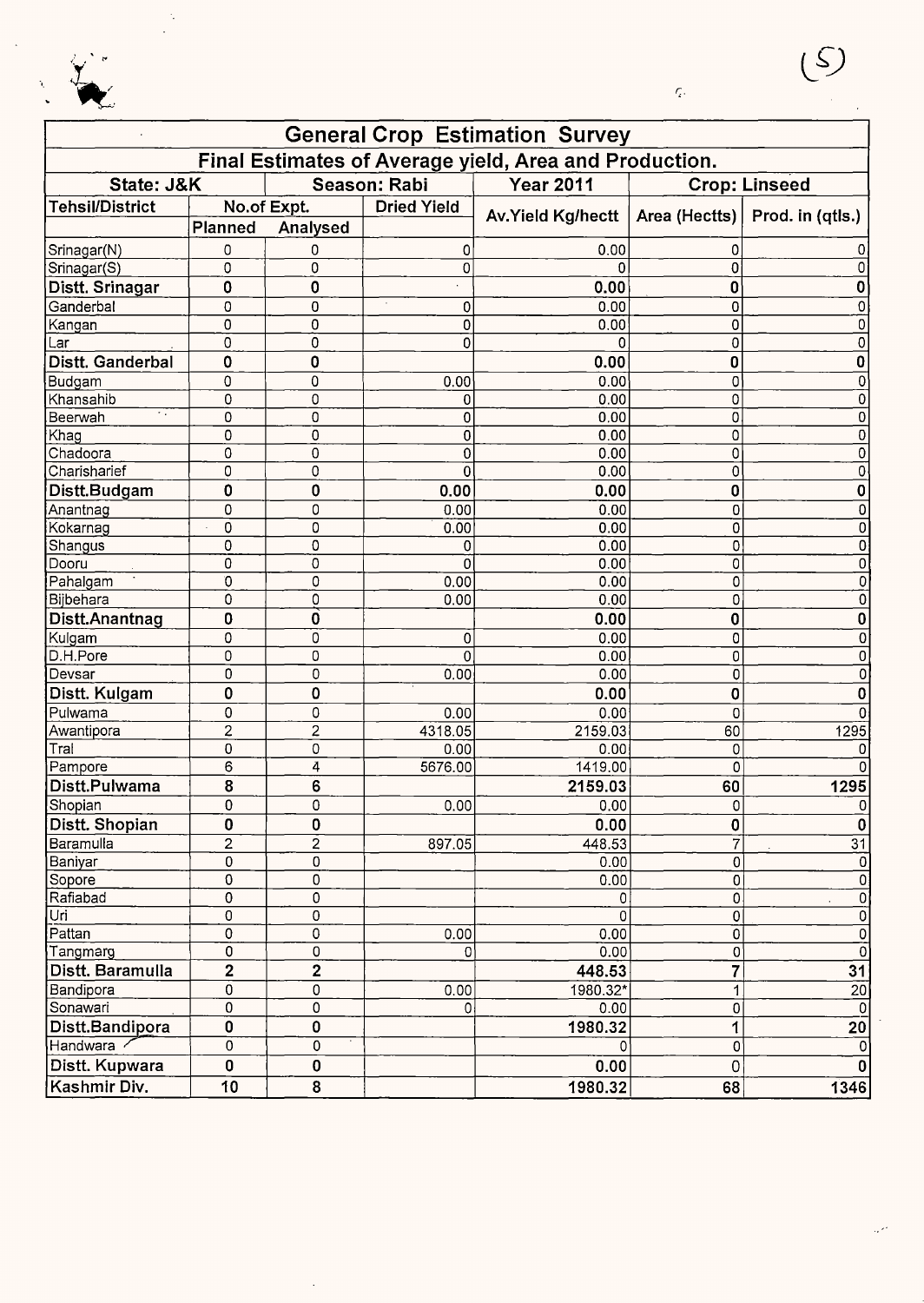

 $\frac{1}{2}$ 

|                          |                         |                         |                    | <b>General Crop Estimation Survey</b>                  |                |                      |
|--------------------------|-------------------------|-------------------------|--------------------|--------------------------------------------------------|----------------|----------------------|
|                          |                         |                         |                    | Final Estimates of Average yield, Area and Production. |                |                      |
| State: J&K               |                         |                         | Season: Rabi       | <b>Year 2011</b>                                       |                | <b>Crop: Linseed</b> |
| <b>Tehsil/District</b>   |                         | No.of Expt.             | <b>Dried Yield</b> |                                                        |                |                      |
|                          | Planned                 | Analysed                |                    | Av. Yield Kg/hectt   Area (Hectts)                     |                | Prod. in (qtls.)     |
| Jammu                    | 2                       | 2                       | 1713               | 856.28                                                 | 27             | 231                  |
| R.S.Pora                 | 0                       | 0                       | U                  | 951.65                                                 | 8              | 76                   |
| Akhnoor                  | $\overline{2}$          | $\overline{c}$          | 2761.725           | 1380.86                                                | 6              | $\overline{83}$      |
| Bishna                   | 0                       | 0                       | Ω                  | 0.00                                                   | 0              | $\Omega$             |
| Distt. Jammu             | 4                       | 4                       |                    | 951.65                                                 | 41             | 390                  |
| Samba                    | $\overline{\mathbf{c}}$ | 0                       | 0                  | 553.00                                                 | 9              | 50                   |
| Distt. Samba             | $\bf{2}$                | 2                       |                    | 553.00                                                 | 9              | 50                   |
| Kathua                   | $\mathbf 0$             | 0                       | 0                  | 189.79                                                 | 3              | 6                    |
| Basooli                  | $\overline{\mathbf{c}}$ | $\overline{\mathbf{c}}$ | 489.23             | 244.62                                                 | 3              |                      |
| Billawar                 | 4                       | 4                       | 742.28             | 185.57                                                 | 39             | $\overline{72}$      |
| Hiranagar                | 0                       | 0                       | 0                  | 0.00                                                   | 0              | 0                    |
| Bani                     | 0                       | 0                       | 0                  | 0.00                                                   | 0              | 0                    |
| Distt. Kathua            | $\bf 6$                 | 6                       |                    | 189.79                                                 | 45             | 85                   |
| Udhempur                 | 0                       | 0                       | 0                  | 0.00                                                   | 0              | 0                    |
| Ramnagar                 | 0                       | $\mathsf 0$             | 0.00               | 0.00                                                   | 0              | 0                    |
| Chenani                  | 0                       | 0                       | 0.000              | 0.00                                                   | $\mathbf 0$    | 0                    |
| Majalta                  | 0                       | 0                       | 0                  | 0.00                                                   | 0              | 0                    |
| Distt. Udhempur          | 0                       | O                       |                    | 0.00                                                   | $\bf{0}$       | 0                    |
| Reasi                    | 0                       | 0                       | 0                  | 0.00                                                   | $\mathbf 0$    | 0                    |
| G.G.Grah                 | 0                       | 0                       | 0                  | 0.00                                                   | 0              | 0                    |
| Distt. Reasi             | 0                       | 0                       | 0                  | 0.00                                                   | $\bf{0}$       | 0                    |
| Rajouri                  | 0                       | 0                       | 0                  | 0.00                                                   | 0              | 0                    |
| Budhal                   | 0                       | 0                       | Ö                  | 0.00<br>$\epsilon$                                     | 0              | 0                    |
| Kalakote                 | 0                       | 0                       | 0                  | 0.00                                                   | 0              | 0                    |
| Thanamandi               | 0                       | 0                       | 0                  | 0.00                                                   | 0              | 0                    |
| Nowshera                 | 0                       | 0                       | 0                  | 0.00                                                   | 0              | 0                    |
| Sunderbani<br>$\epsilon$ | 0                       | 0                       | 0                  | 0.00                                                   | 0              | 0                    |
| Darhal                   | 0                       | 0                       | 0                  | 0.00                                                   | 0              | 0                    |
| Distt. Rajouri           | 0                       | 0                       |                    | 0.00                                                   | $\pmb{0}$      | 0                    |
| Poonch(Haveli)           | 0                       | 0                       | 0                  | 0.00                                                   | 0              | 0                    |
| Surrenkote               | 0                       | 0                       | 0                  | 0.00                                                   | 0              | 0                    |
| Mender                   | 0                       | 0                       | $\overline{0}$     | 553.00                                                 | $\overline{7}$ | 39                   |
| Mandi                    | 0                       | 0                       | 0                  | 0.00                                                   | 0              | 0                    |
| Distt. Poonch            | 0                       | 0                       |                    | 553.00                                                 | 7              | 39                   |
| Doda                     | 0                       | $\mathbf 0$             | 0                  | 0.00                                                   | 0              | $\mathbf 0$          |
| ∣Baderwah                | 0                       | 0                       | 0                  | 0.00                                                   | 0              | 0                    |
| Bhaleesa                 | 0                       | 0                       | 0                  | 0.00                                                   | 0              | 0                    |
| Thatri                   | 0                       | 0                       | O                  | 0.00                                                   | 0              | 0                    |
| Distt. Doda              | 0                       | 0                       |                    | 0.00                                                   | 0              | 0                    |
| Kishtwar                 | 0                       | 0                       | 0                  | 0.00                                                   | 0              | 0                    |
| Padder                   | 0                       | 0                       | 0                  | 0.00                                                   | 0              | 0                    |
| Marwa                    | 0                       | 0                       | 0                  | 0.00                                                   | 0              | 0                    |
| Chatroo                  | 0                       | 0                       | 0                  | 0                                                      | 0              | 0                    |
| Distt. Kishtwar          | 0                       | 0                       | 0                  | 0.00                                                   | 0              | 0                    |
| Banihal                  | 0                       | 0                       | 0                  | 0.00                                                   | 0              | 0                    |
| Rambon                   | 0                       | 0                       | 0                  | 0.00                                                   | 0              | 0                    |
| Distt. Rambon            | $\pmb{0}$               | 0                       |                    | 0.00                                                   | 0              | $\bf{0}$             |
| Jammu Div.               | 12                      | 12                      |                    | 553.00                                                 | 102            | 564                  |
| <b>J&amp;K State</b>     | $\overline{22}$         | 20                      |                    | 1123.93                                                | 170            | 1910                 |

 $\frac{1}{2}$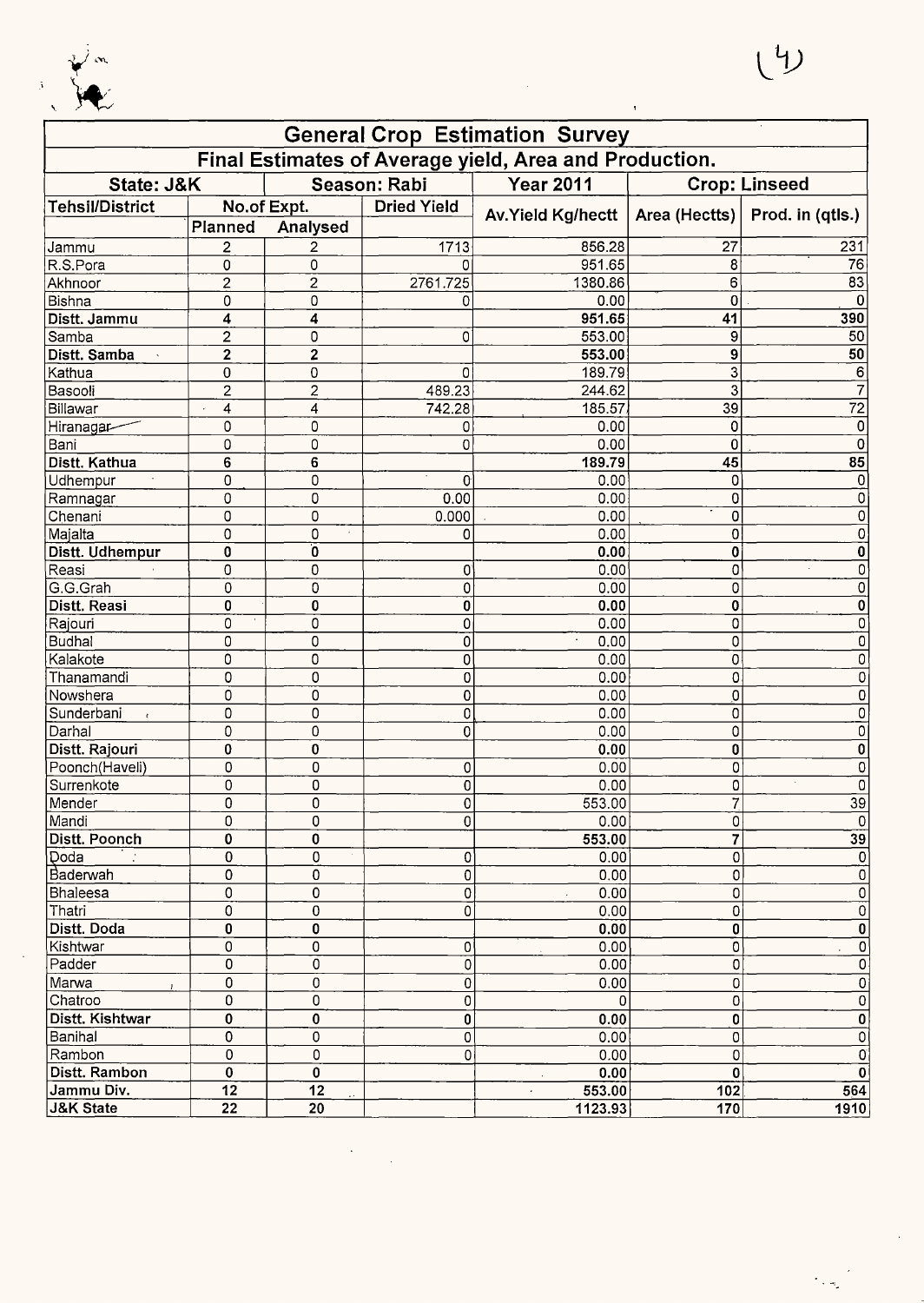| ╰<br>$\epsilon$ .<br><b>General Crop Estimation Survey</b> |                |                           |                |                                                        |                   |                   |
|------------------------------------------------------------|----------------|---------------------------|----------------|--------------------------------------------------------|-------------------|-------------------|
|                                                            |                |                           |                | Final Estimates of Average yield, Area and Production. |                   |                   |
|                                                            |                |                           |                |                                                        |                   |                   |
| State: Jammu & Kashmir                                     |                |                           | Season: Rabi   | <b>Year 2011</b>                                       |                   | Crop: Potato      |
| Name of the                                                |                | <b>No. of Experiments</b> | Area           | Average                                                | <b>Production</b> | %age              |
| <b>District</b>                                            |                |                           | in             | <b>Yield in</b>                                        | in                | <b>Response</b>   |
|                                                            | Planned        | <b>Analysed</b>           | Hectts.        | (Kgs/hectt.)                                           | quintals          |                   |
| Srinagar                                                   | 12             | 8                         | 74             | 9077.10                                                | 6717              | 66.67             |
| Ganderbal                                                  | $\overline{0}$ | $\mathbf 0$               | 0              | 0.00                                                   | $\mathbf 0$       | 0.00              |
| <b>Budgam</b>                                              | 40             | 12                        | 487            | 12937.56                                               | 63006             | 30.00             |
| Anantnag                                                   | 4              | $\overline{0}$            | 20             | **11259.86                                             | 2252              | 0.00              |
| <b>Kulgam</b>                                              | 6              | 6                         | 27             | 16059.83                                               | 4336              | 100.00            |
| Pulwama                                                    | 48             | 20                        | 353            | 10148.34                                               | 35824             | 41.67             |
| Shopian                                                    | 0              | $\overline{0}$            | 0              | 0.00                                                   | 0                 | 0.00              |
| <b>Baramulla</b>                                           | $\overline{0}$ | $\overline{0}$            | $\overline{0}$ | 0.00                                                   | 0                 | 0.00              |
| <b>Bandipora</b>                                           | 6              | 6                         | 75             | 6023.26                                                | 4517              | 100.00            |
| <b>Kupwara</b>                                             | $\overline{0}$ | $\overline{0}$            | 0              | 0.00                                                   | $\mathbf 0$       | 0.00              |
| Kashmir Div.                                               | 116            | 52                        | 1036           | 11259.86                                               | 116652            | 44.83             |
| Jammu                                                      | 24             | 14                        | 160            | 26360.81                                               | 42177             | 58.33             |
| <b>Samba</b>                                               | 0              | $\overline{0}$            | 9              | **25564.69                                             | 2301              | 0.00              |
| <b>Kathua</b>                                              | $\overline{2}$ | $\overline{2}$            | 19             | 18860.58                                               | 3584              | 100.00            |
| <b>Udhampur</b>                                            | $\overline{2}$ | $\overline{0}$            | 4              | **25564,69                                             | 1023              | 0.00              |
| Reasi                                                      | $\overline{2}$ | $\overline{0}$            | 0              | 0.00                                                   | 0                 | 0.00 <sub>1</sub> |
| Rajouri                                                    | 0              | 0                         | $\mathbf 0$    | 0.00                                                   | 0                 | 0.00              |
| Poonch                                                     | 0              | 0                         | 5              | $*25564.69$                                            | 1278              | 0.00              |
| Kashtwar 3                                                 | 0              | $\overline{0}$            | 0              | 0.00                                                   | 0                 | 0.00              |
| Rambon $\gamma$                                            | $\mathbf 0$    | 0                         | 0              | 0.00                                                   | 0                 | 0.00              |
| <b>Doda</b>                                                | $\overline{0}$ | 0                         | $\bullet$<br>0 | 0.00                                                   | $\Omega$          | 0.00              |
| Jammu Div.                                                 | 30             | 16                        | 197            | 25564.69                                               | 50362             | 53.33             |
| <b>J&amp;K State</b>                                       | 146            | 68                        | 1233           | 13545.39                                               | 167015            | 46.58             |

\*\*Divisional Average Adopted: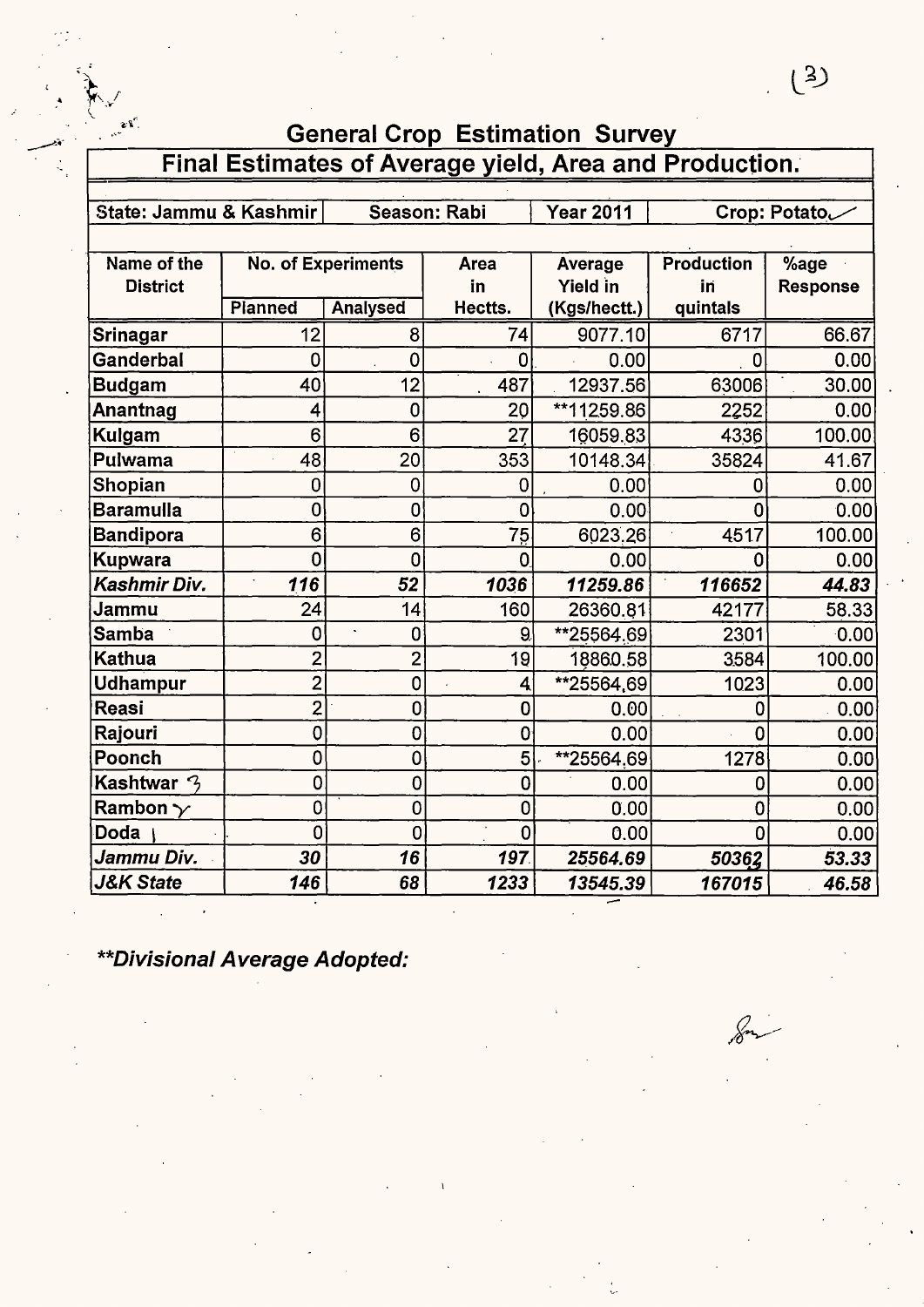|                                                 |                  |           |                           |                  | $\cdot$      |                             |                    |  |
|-------------------------------------------------|------------------|-----------|---------------------------|------------------|--------------|-----------------------------|--------------------|--|
|                                                 |                  |           |                           |                  |              |                             |                    |  |
|                                                 |                  |           |                           | Rabi/Kharif      |              |                             |                    |  |
| <b>Statement Showing Area Under Crop Potato</b> |                  |           |                           |                  |              | Potato                      |                    |  |
|                                                 |                  | Irrigated |                           |                  | Un Irrigated |                             |                    |  |
| Tehsil/District                                 | $\overline{H.Y}$ | Local     | Total                     | $\overline{H.Y}$ | Local        | Total                       | <b>Grand Total</b> |  |
| ็ Jammu                                         |                  |           | 129                       |                  |              | $\overline{8}$              | 137                |  |
| R.S.Pora                                        |                  |           | 4                         | ÷.               |              | 0                           | 4                  |  |
| Akhnoor                                         | $\cdot$          |           | $\overline{0}$            |                  |              | 0                           | 0                  |  |
| <b>Bishna</b>                                   |                  |           | $\overline{19}$           |                  |              | 0                           | $\overline{19}$    |  |
| Dist.Jammu                                      |                  |           | 152                       |                  |              | $\overline{\mathbf{8}}$     | 160                |  |
| Samba                                           |                  |           | $\overline{2}$            |                  |              | 7                           | $\overline{9}$     |  |
| Dist.Samba                                      |                  |           | $\overline{2}$            |                  |              | 7                           | ์รู                |  |
| Kathua                                          |                  |           | 0                         |                  |              | 0                           | $\mathbf 0$        |  |
| Basoli                                          |                  |           | 0                         |                  |              | 0                           | $\mathsf 0$        |  |
| <b>Billawar</b>                                 |                  |           | $\overline{3}$            |                  |              | 4                           | $\overline{7}$     |  |
| Bani                                            |                  |           | 0                         |                  |              | 0                           | $\overline{0}$     |  |
| Hiranagar                                       |                  | $\bullet$ | $\overline{12}$           |                  |              | 0                           | 12                 |  |
| Dist.Kathua                                     | $\bullet$        |           | 15                        |                  |              | 4                           | $\overline{19}$    |  |
| Reasi                                           |                  |           | 0                         |                  |              | 0                           | 0                  |  |
| G.G.Garh                                        |                  |           | 0                         |                  |              | 0                           | 0                  |  |
| Dist.Reasi                                      |                  |           | $\bf{0}$                  |                  |              | $\bf{0}$                    | 0                  |  |
| <b>Udhampur</b>                                 |                  |           | 0                         |                  |              | 0                           | 0                  |  |
| Chenani                                         |                  |           | 0                         |                  |              | $\overline{c}$              | $\overline{2}$     |  |
| Ramnagar                                        |                  |           | $\overline{2}$            |                  |              | 0                           | $\overline{2}$     |  |
| Majalta                                         |                  |           | 0                         |                  |              | 0                           | 0                  |  |
| Dist.Udhampur                                   |                  |           | $\overline{2}$            |                  |              | $\overline{2}$              | 4                  |  |
| Rajouri                                         |                  |           | 0                         |                  |              | $\overline{0}$              | 0                  |  |
| Thana Mandi                                     |                  |           | $\overline{0}$            |                  |              | $\overline{0}$              | 0                  |  |
| Darhal                                          |                  |           | 0                         |                  |              | 0                           | 0                  |  |
| Kote Ranka                                      |                  |           | 0                         |                  |              | $\overline{0}$              | 0                  |  |
| Nowshera                                        |                  |           | 0                         |                  |              | 0                           | 0                  |  |
| Sunderbani                                      | $\cdot$          |           | n                         |                  |              | 0                           | 0                  |  |
| Kalakote                                        |                  |           | 0                         |                  |              | 0                           | 0                  |  |
| Dist.Rajouri                                    |                  |           | $\bf{0}$                  |                  |              | $\overline{0}$              | 0                  |  |
| Haveli                                          |                  |           | $\overline{0}$            |                  |              | $\overline{0}$              | 0                  |  |
| Surankote                                       |                  |           | ō                         |                  |              | $\overline{0}$              | $\overline{0}$     |  |
| Mendher                                         |                  |           | Neg                       |                  |              | $\overline{5}$              | $\overline{5}$     |  |
| Mandi                                           |                  |           | 0                         |                  |              | $\bullet$<br>$\overline{0}$ | 0                  |  |
| Dist.Poonch                                     | $\cdot$          |           | <b>Neg</b>                |                  |              | $\overline{5}$              | 5                  |  |
| Doda                                            |                  |           | 0                         |                  |              | 0                           | $\overline{0}$     |  |
| Baderwah                                        |                  |           | 0                         |                  |              | $\overline{0}$              | 0                  |  |
| Baleasa                                         |                  |           | 0                         |                  |              | $\mathbf 0$                 | 0                  |  |
| Thathri                                         |                  |           | $\overline{0}$            |                  |              | $\overline{0}$              | $\overline{0}$     |  |
| Dist.Doda                                       |                  |           | $\overline{\mathfrak{o}}$ |                  |              | $\bf{0}$                    | $\mathbf 0$        |  |
| Banihal                                         |                  |           | $\overline{0}$            |                  |              | $\overline{0}$              | $\overline{0}$     |  |
| Ramhon                                          |                  |           | 0                         |                  |              | $\overline{0}$              | 0                  |  |

**Kash.Division** 

Ù,

 $\circ$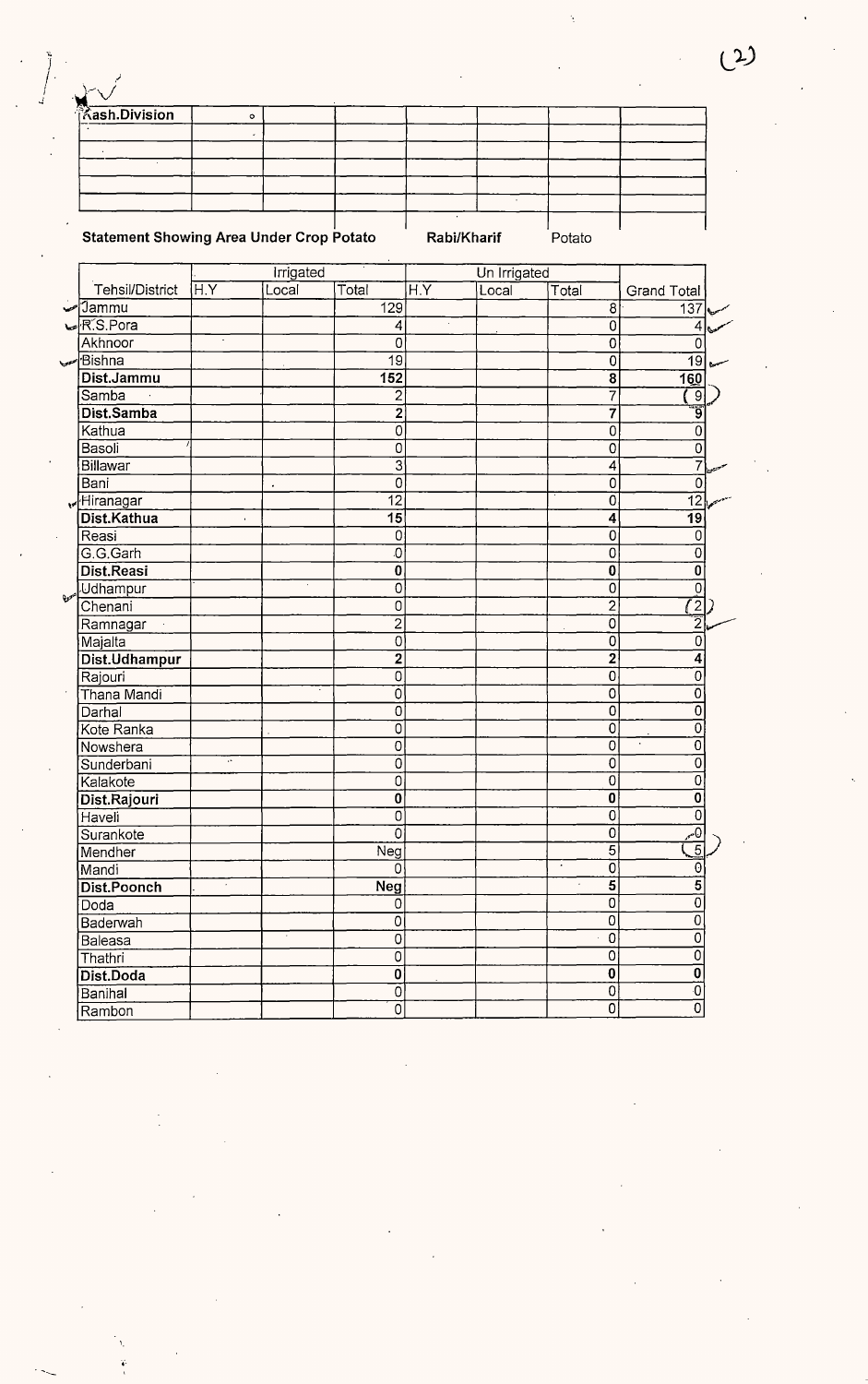## <sup>~</sup>" . , . Statement Showing Area Under Crop Potato Rabi/Kharif

 $\frac{1}{2}$ ,  $\frac{1}{2}$ 

|                            |                    |           |                         |                  |              | (Area in Hectares)        |                           |
|----------------------------|--------------------|-----------|-------------------------|------------------|--------------|---------------------------|---------------------------|
|                            |                    | Irrigated |                         |                  | Un Irrigated |                           |                           |
| <b>Tehsil/District</b>     | ÍН.Y               | Local     | Total                   | $\overline{H.Y}$ | Local        | Total                     | <b>Grand Total</b>        |
| Srinagar(S)                |                    |           | 31                      |                  |              | $\overline{10}$           | 41                        |
| Srinagar(N)                |                    |           | $\overline{33}$         |                  |              | 0                         | $\overline{33}$           |
| Dist Srinagar              |                    |           | 64                      |                  |              | 10                        | 74                        |
| Lar                        |                    |           | 0                       |                  |              | $\overline{0}$            | $\mathbf 0$               |
| Kangan                     |                    |           | Ō                       |                  |              | 0                         | $\overline{\mathfrak{o}}$ |
| Ganderbal                  |                    |           | 0                       |                  |              | $\mathsf 0$               | $\overline{\mathfrak{o}}$ |
| Dist.Ganderbal             | $\hat{\mathbf{x}}$ |           | $\overline{\mathbf{0}}$ |                  |              | 0                         | $\overline{\mathbf{0}}$   |
| <b>Budgam</b>              |                    |           | 4                       |                  |              | $\overline{2}$            | $\overline{6}$            |
| Khansaib                   |                    |           | $\overline{3}$          |                  |              | $\overline{0}$            | $\overline{\overline{3}}$ |
| Beerwah                    |                    |           | $\overline{2}$          |                  |              | $\overline{\text{Neg}}$   | $\overline{2}$            |
| Khag                       |                    |           | 0                       |                  |              | $\overline{0}$            | 0                         |
| Chadoora                   |                    |           | 180                     |                  |              | 296                       | 476                       |
| Charishareif               |                    |           | 0                       |                  |              | 0                         | 0                         |
| Dist.Budgam                |                    |           | 189                     |                  |              | 298                       | 487                       |
| Anantnag                   |                    |           | 4                       |                  | $\cdot$      | 0                         | 4                         |
| Kokernag                   |                    |           | 0                       |                  |              | 0                         | 0                         |
| Shangus                    |                    |           | $\overline{0}$          |                  |              | 0                         | $\overline{0}$            |
| Dooru                      |                    |           | $\overline{0}$          |                  |              | 0                         | $\overline{0}$            |
| Phalgam                    |                    |           | $\overline{16}$         |                  |              | 0                         | $\overline{16}$           |
| Bijbehara                  |                    |           | سرا<br>$\overline{0}$   |                  |              | $\overline{0}$            | 0                         |
| Dist.Anantnag              |                    |           | 20                      |                  |              | 0                         | $\overline{20}$           |
| Kulgam<br>حميه             |                    |           | $\overline{12}$         |                  |              | 4                         | $\overline{16}$           |
| Devsar                     |                    |           | 1                       |                  |              | $\overline{10}$           | $\overline{11}$           |
| D.H.Pora                   |                    |           | 0                       |                  |              | 0                         | $\mathbf 0$               |
| Dist.Kulgam                |                    |           | $\overline{13}$         |                  |              | 14                        | $\overline{27}$           |
| Pulwama                    |                    |           | 339                     |                  |              | 3                         | 342                       |
| Awantipora                 |                    |           | 11                      |                  |              | $\overline{0}$            | $\overline{11}$           |
| $\overline{\text{Tr}}$ al  |                    |           | $\overline{0}$          |                  |              | Ó                         | 0                         |
| Pampore                    |                    |           | 0                       |                  |              | 0                         | 0                         |
| Dist. Pulwama              |                    |           | 350                     |                  |              | $\overline{\mathbf{3}}$   | 353                       |
| Shopion                    |                    |           | 0                       |                  |              | 0                         | 0                         |
| Dist. Shopion              |                    |           | $\bf{0}$                |                  |              | $\overline{\mathbf{0}}$   | 0                         |
| Baramulla                  |                    |           | $\overline{0}$          |                  |              | 0                         | $\overline{0}$            |
| Uri                        |                    |           | U                       |                  |              | U                         | 0                         |
| Boniyar                    |                    |           | $\overline{0}$          |                  |              | $\overline{\mathfrak{o}}$ | $\overline{0}$            |
| Sopore                     |                    |           | $\overline{0}$          |                  |              | 0                         | 0                         |
| Rafiabad                   |                    |           | $\overline{0}$          |                  |              | 0                         | 0                         |
| Pattan                     |                    |           | $\overline{0}$          |                  |              | 0                         | 0                         |
|                            |                    |           | $\overline{0}$          |                  |              | 0                         | Ó                         |
| Tangmarg<br>Dist.Baramulla | $\cdot$            |           | $\overline{\mathbf{0}}$ |                  |              | $\overline{\mathbf{0}}$   | $\overline{\mathbf{0}}$   |
|                            |                    |           | $\mathbf 0$             |                  |              | Ō                         | $\overline{0}$            |
| Bandipora                  | $\bullet$          |           | $\overline{32}$         |                  | $\sim$       |                           |                           |
| sonawari                   |                    |           |                         |                  |              | 43                        | $\overline{75}$           |
| Gurez                      |                    |           | 0                       |                  |              | $\overline{0}$            | $\overline{0}$            |
| Dist.Bandipora             |                    |           | $\overline{32}$         |                  |              | 43                        | $\overline{75}$           |
| Kupwara                    |                    |           | $\mathsf 0$             |                  |              | $\overline{\cdot 0}$      | $\overline{0}$            |
| Handwara                   |                    |           | $\overline{0}$          |                  |              | 0                         | 0                         |
| Karnah                     |                    |           | $\overline{0}$          |                  |              | 0                         | 0                         |
| Dist.Kupwara               |                    |           | 0                       |                  |              | 0                         | 0                         |